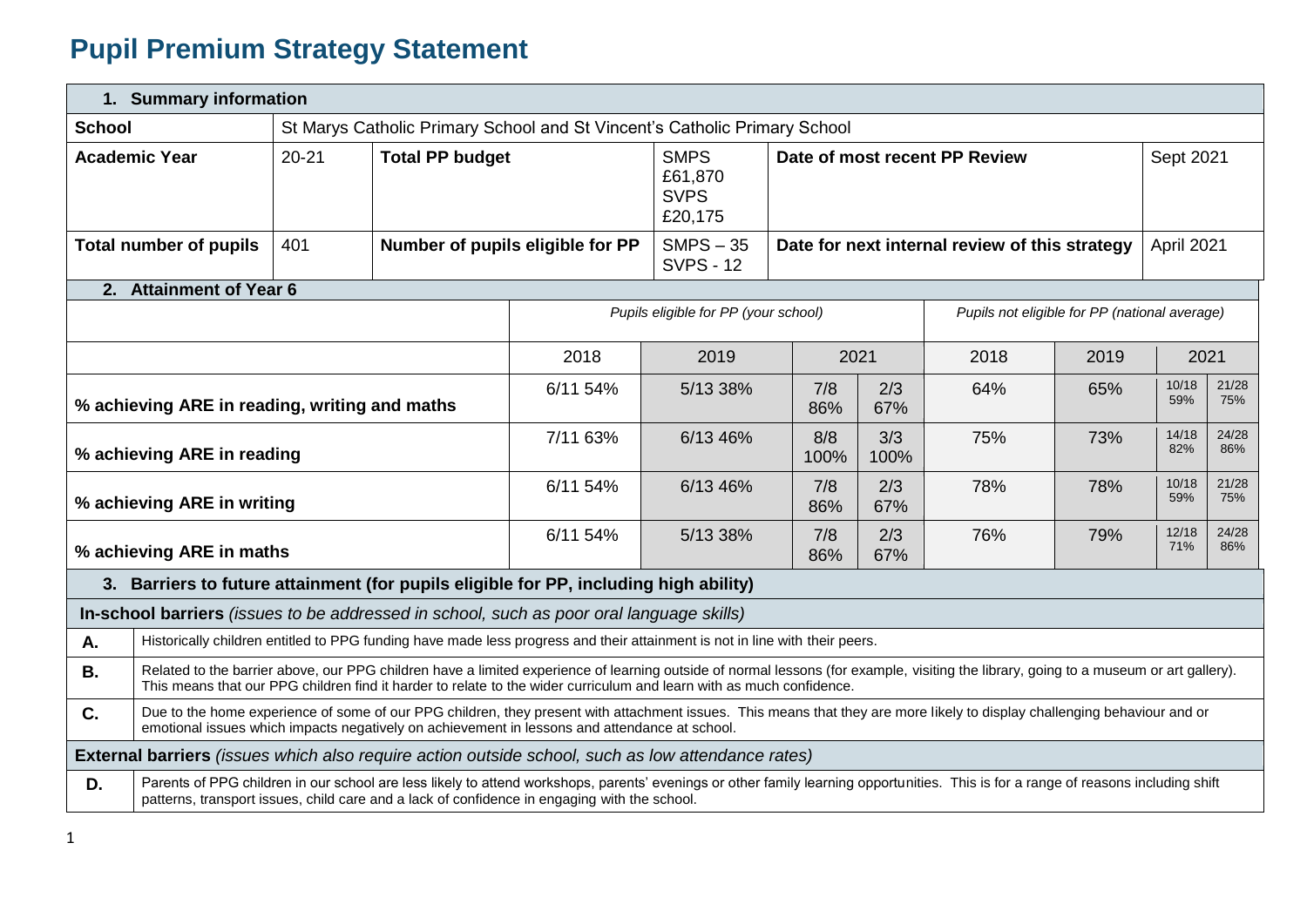|                           | 4. Desired outcomes                                                                                                                                                                                                                                                                                                                                                                                                                                                                    |                                                                                                                                                                                                                                                                                                                                                                                                                                                                                                                 |  |                                                                                                                                   |                   |                                            |  |
|---------------------------|----------------------------------------------------------------------------------------------------------------------------------------------------------------------------------------------------------------------------------------------------------------------------------------------------------------------------------------------------------------------------------------------------------------------------------------------------------------------------------------|-----------------------------------------------------------------------------------------------------------------------------------------------------------------------------------------------------------------------------------------------------------------------------------------------------------------------------------------------------------------------------------------------------------------------------------------------------------------------------------------------------------------|--|-----------------------------------------------------------------------------------------------------------------------------------|-------------------|--------------------------------------------|--|
|                           | Desired outcomes and how they will be measured                                                                                                                                                                                                                                                                                                                                                                                                                                         |                                                                                                                                                                                                                                                                                                                                                                                                                                                                                                                 |  | Success criteria                                                                                                                  |                   |                                            |  |
| А.                        | their peers.                                                                                                                                                                                                                                                                                                                                                                                                                                                                           | PPG Children will achieve more closely in line with their Peers (PPG children will close the gap) Data<br>collated through the year will indicate that the gap is closing and more children will achieve in line with                                                                                                                                                                                                                                                                                           |  |                                                                                                                                   |                   |                                            |  |
| <b>B.</b>                 | Every child in each year group will experience 'special events' these will include virtual / online activities<br>and where possible involve face to face experiences. The aim will be for these event to occur half<br>termly. (minimum 6 in total).<br>Most of these will be directly linked to topic or texts currently being taught. Children will be able to write<br>with greater confidence, use a wider vocabulary and draw on a range of experiences to inform their<br>work. | Children will engage in memorable experiences throughout the year<br>within their curriculum<br>Registers of extra-curricular activities indicate a higher proportion of PPG<br>children attending<br>Work produced by PPG children will be of a higher quality, the gap<br>between PPG and non PPG children will have closed and more PPG<br>children will be working at ARE<br>Staff to plan memorable experiences within their curriculum<br>Engage PPG children in extracurricular activities as a priority |  |                                                                                                                                   |                   |                                            |  |
| C.                        | behaviour will be monitored on a daily basis.                                                                                                                                                                                                                                                                                                                                                                                                                                          | The attendance of PP children will be at least in line with others in school (which will be in line with<br>national or above). Children will have a wider range of strategies to help manage their emotional needs<br>and prevent them missing lessons or misbehaving. The children will be more-able to focus on learning<br>when in lessons and more confident in accessing extra-curricular opportunities. Attendance and                                                                                   |  | Attendance target for PP children: 96% or above.<br>Behaviour data will continue to show an improving picture for PP<br>children. |                   |                                            |  |
| D.                        | At any school event for parents including virtual / online, there is at least proportional representation of<br>At least 33% of parents attending any whole school event are from PPG<br>PP parents. Parents report that they are more willing to attend workshops and other learning<br>families. Attendance at PPG - focused workshops improves.<br>opportunities.<br>Monitored by scrutiny of attendance at events and parent voice survey.                                         |                                                                                                                                                                                                                                                                                                                                                                                                                                                                                                                 |  |                                                                                                                                   |                   |                                            |  |
|                           | 5. Planned expenditure                                                                                                                                                                                                                                                                                                                                                                                                                                                                 |                                                                                                                                                                                                                                                                                                                                                                                                                                                                                                                 |  |                                                                                                                                   |                   |                                            |  |
| <b>Academic</b><br>year   | $2020 - 21$                                                                                                                                                                                                                                                                                                                                                                                                                                                                            |                                                                                                                                                                                                                                                                                                                                                                                                                                                                                                                 |  |                                                                                                                                   |                   |                                            |  |
|                           | The three headings below enable schools to demonstrate how they are using the pupil premium to improve classroom pedagogy, provide targeted<br>support and support whole school strategies.                                                                                                                                                                                                                                                                                            |                                                                                                                                                                                                                                                                                                                                                                                                                                                                                                                 |  |                                                                                                                                   |                   |                                            |  |
|                           | i. Quality of teaching for all                                                                                                                                                                                                                                                                                                                                                                                                                                                         |                                                                                                                                                                                                                                                                                                                                                                                                                                                                                                                 |  |                                                                                                                                   |                   |                                            |  |
| <b>Desired</b><br>outcome | Chosen action / approach                                                                                                                                                                                                                                                                                                                                                                                                                                                               | What is the evidence and rationale<br>for this choice?                                                                                                                                                                                                                                                                                                                                                                                                                                                          |  | How will you ensure it is<br>implemented well?                                                                                    | <b>Staff lead</b> | When will you<br>review<br>implementation? |  |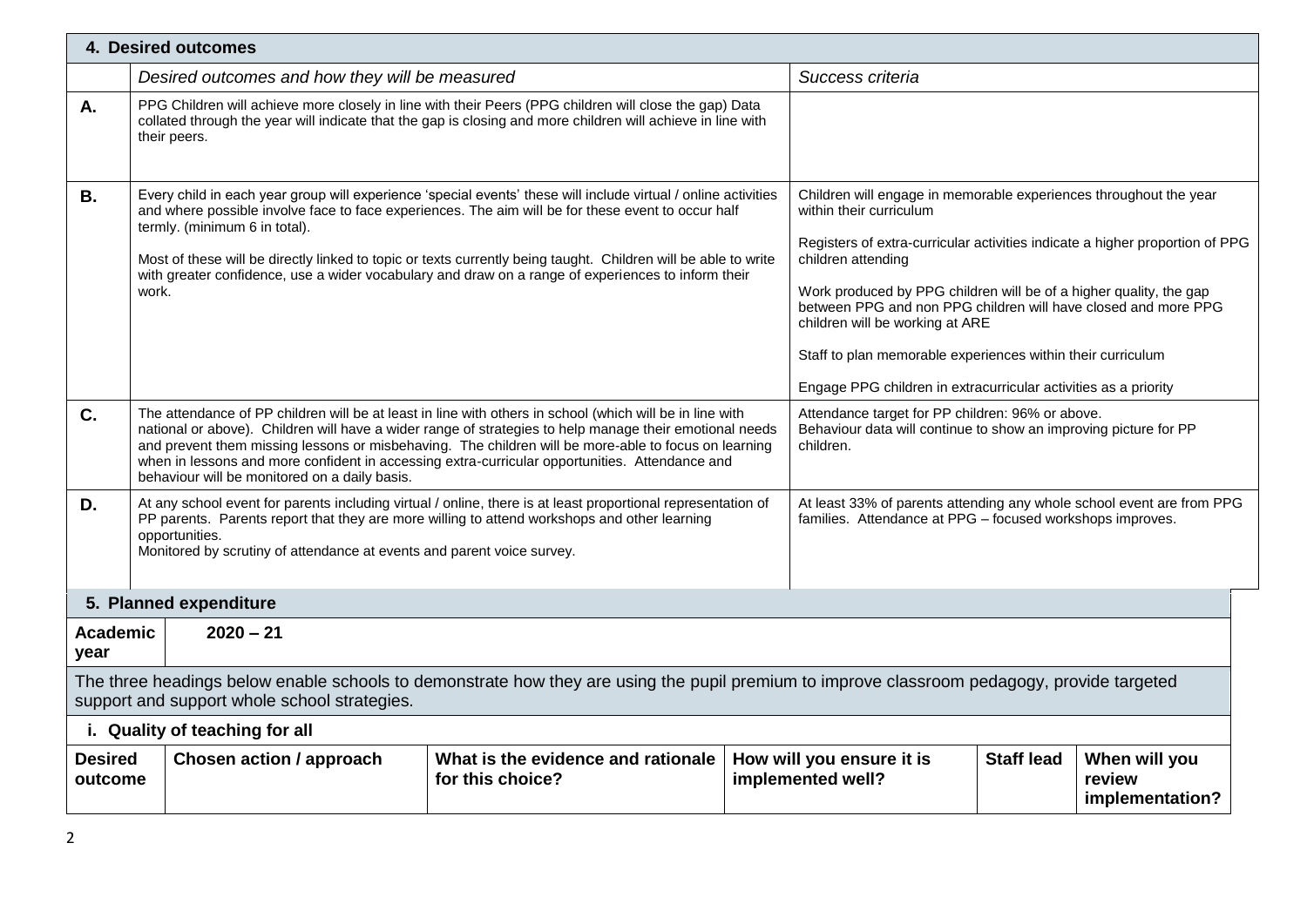| A&B | To engage fully in the CBC RADY<br>project (Raising Attainment of<br>Disadvantaged Youngsters)                                                                                                             | Historically the gap between PPG and<br>non PPG children is not closing and in<br>some cases is increasing.                                                                                                                                                                                                                                                                                                                                                                                                                                                                                                  | Attend 10 virtual meetings with<br><b>RADY Consultant to discuss</b><br>relaunch of RADY and strategies<br>to support PPG<br>Attendance at RADY events<br>Uplifting of targets for PPG chn<br>Expectation from school leaders<br>that all staff adhere to the RADY<br>project and follow the school PPG<br>plan<br>Regular Achievement Team<br>Meetings led by SLT<br>Regular monitoring indicates<br>provision for PPG children is of a<br>high standard and strategies<br>highlighted are embedded in<br>practice.                                        | SCL / SBL<br>KAG / all<br>staff<br>SCL / KAG<br>/LWM                 | Oct 2020 - July<br>2021<br>Oct 2020<br>Oct 2020 - July<br>2021<br>Oct 2020 - July<br>2021<br>Sept 2020 - July<br>2021 |
|-----|------------------------------------------------------------------------------------------------------------------------------------------------------------------------------------------------------------|--------------------------------------------------------------------------------------------------------------------------------------------------------------------------------------------------------------------------------------------------------------------------------------------------------------------------------------------------------------------------------------------------------------------------------------------------------------------------------------------------------------------------------------------------------------------------------------------------------------|-------------------------------------------------------------------------------------------------------------------------------------------------------------------------------------------------------------------------------------------------------------------------------------------------------------------------------------------------------------------------------------------------------------------------------------------------------------------------------------------------------------------------------------------------------------|----------------------------------------------------------------------|-----------------------------------------------------------------------------------------------------------------------|
| A&B | Development of strategic long-term<br>/ medium term planning which<br>makes clear the school's<br>expectations of a rigorous and<br>sequential approach to developing<br>reading. The plan should include: | Peer Review (Oct 2019) indicated the<br>following as an area of development for<br>the school -<br>a clear understanding of how children<br>will develop the phonics knowledge,<br>spoken language and the vocabulary<br>they need to read fluently, confidently<br>and with understanding<br>$\checkmark$ details of how reading is being<br>developed across other<br>curriculum subjects<br>how frequently children should<br>$\checkmark$<br>be heard reading to an adult in<br>school<br>how the school facilitates<br>$\checkmark$<br>parents use of reading logs/<br>diaries to establish fluency and | This area of improvement will be<br>tracked carefully in our School<br>Improvement Plan (SIP)<br>Internal and external monitoring of<br>quality of teaching in reading<br>indicates a high standard is being<br>achieved by staff<br>Monitoring of reading plans<br>indicate a thorough and<br>sequenced approach to reading is<br>followed throughout the school<br>Regular monitoring indicates<br>provision for PPG children in<br>reading is of a high standard and<br>strategies highlighted are<br>embedded in practice.<br><b>Reading Deep Dives</b> | <b>LWM</b><br>KAG/<br><b>JCW</b><br>LWM/<br><b>SLT</b><br><b>SLT</b> | Dec 2020                                                                                                              |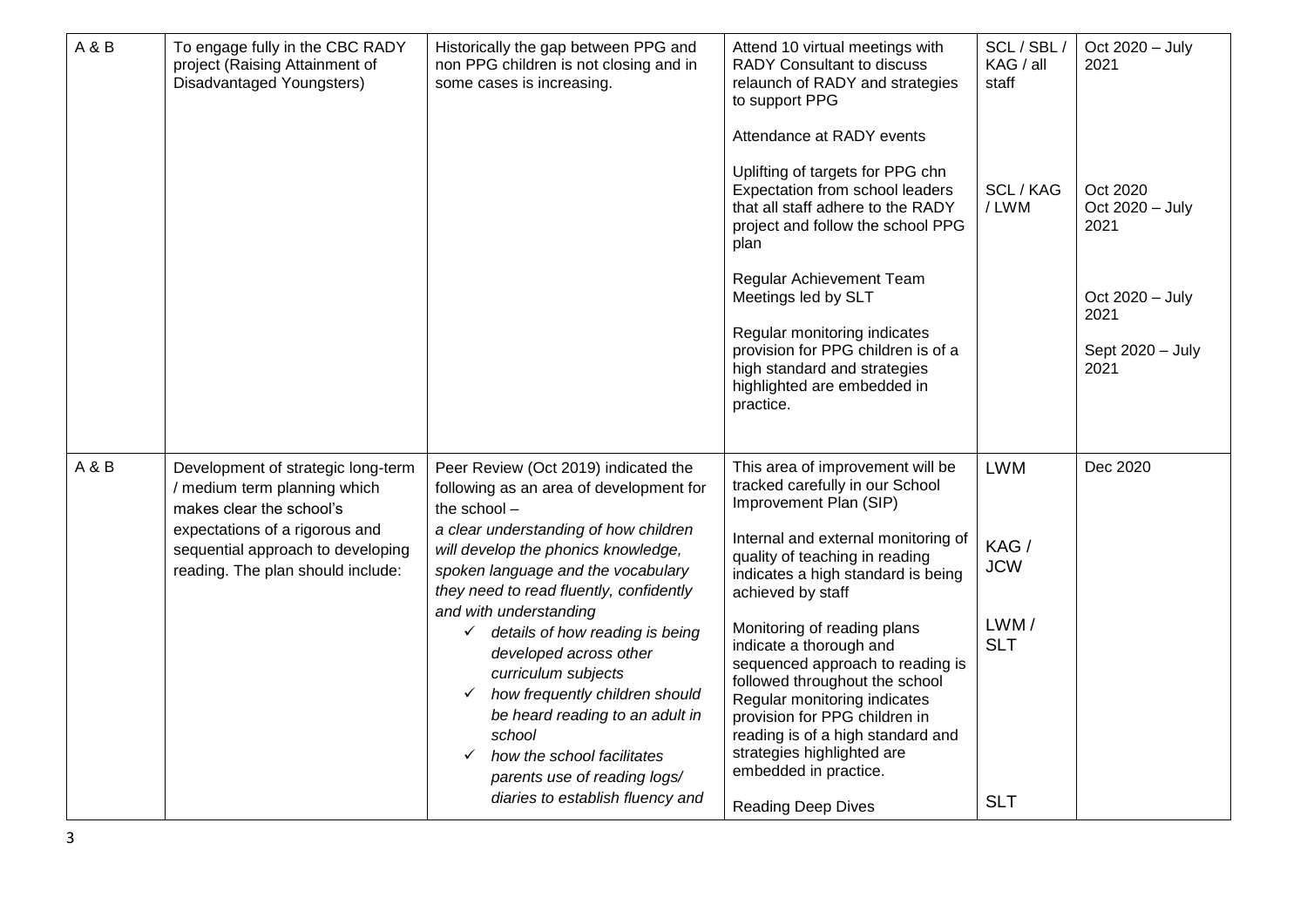|          |                                                        | good comprehension.<br>the role of the library and a<br>schedule for library visits<br>expectations for guided reading<br>✓<br>sessions and monitoring<br>routines                                                                                                                                                                                    |                                                                                                                                                                                             |                                 |                                |
|----------|--------------------------------------------------------|-------------------------------------------------------------------------------------------------------------------------------------------------------------------------------------------------------------------------------------------------------------------------------------------------------------------------------------------------------|---------------------------------------------------------------------------------------------------------------------------------------------------------------------------------------------|---------------------------------|--------------------------------|
| A, B & C | Reduce the achievement gap for<br>disadvantaged pupils | Peer Review (Oct 2019) indicated the<br>following as an area of development for<br>the school -<br>$\checkmark$ a rigorous evaluation of the<br>strategies used from one year to<br>the next to raise the                                                                                                                                             | PPG plan for 2020 - 2021 will be<br>carefully reviewed and new<br>strategies selected to replace<br>ineffective ones.<br>Regular monitoring indicates<br>provision for PPG children is of a | SBL / SCL<br>KAG / all<br>staff | Sept 2020<br>Sept 20 - July 21 |
|          |                                                        | achievement of disadvantaged<br>pupils using the Pupil Premium<br>Grant, in order to assess impact.                                                                                                                                                                                                                                                   | high standard and strategies<br>highlighted are embedded in<br>practice.                                                                                                                    |                                 |                                |
|          |                                                        | monitoring staff planning to<br>ensure that they are acting on<br>the information provided about<br>disadvantaged pupils' barriers to                                                                                                                                                                                                                 | Planning indicates opportunities<br>for children to engage in<br>memorable experiences regularly                                                                                            |                                 | Sept 20 - July 21              |
|          | achievement<br>planning memorable<br>✓                 | experiences and engagement in<br>extra-curricular clubs that could<br>help improve their academic                                                                                                                                                                                                                                                     | Monitoring of reading records<br>belonging to PPG children to<br>highlight children who are not<br>reading at home and give chance<br>to read to adults in school                           |                                 | Dec 2020                       |
|          |                                                        | progress for PPG pupils.<br>researching effective<br>approaches to improve the<br>motivation of PPG pupils to read<br>at home more frequently<br>use of the RADY project by<br>$\checkmark$<br>leaders to establish a whole<br>school approach to raising<br>achievement in disadvantaged<br>pupils and bring about marked<br>improvement in outcomes | Teachers will provide feedback to<br>pupils through marking and<br>intervention during the lesson to<br>ensure progress is made and<br>misconceptions are addressed<br>immediately.         |                                 | Sept 20 - July 21              |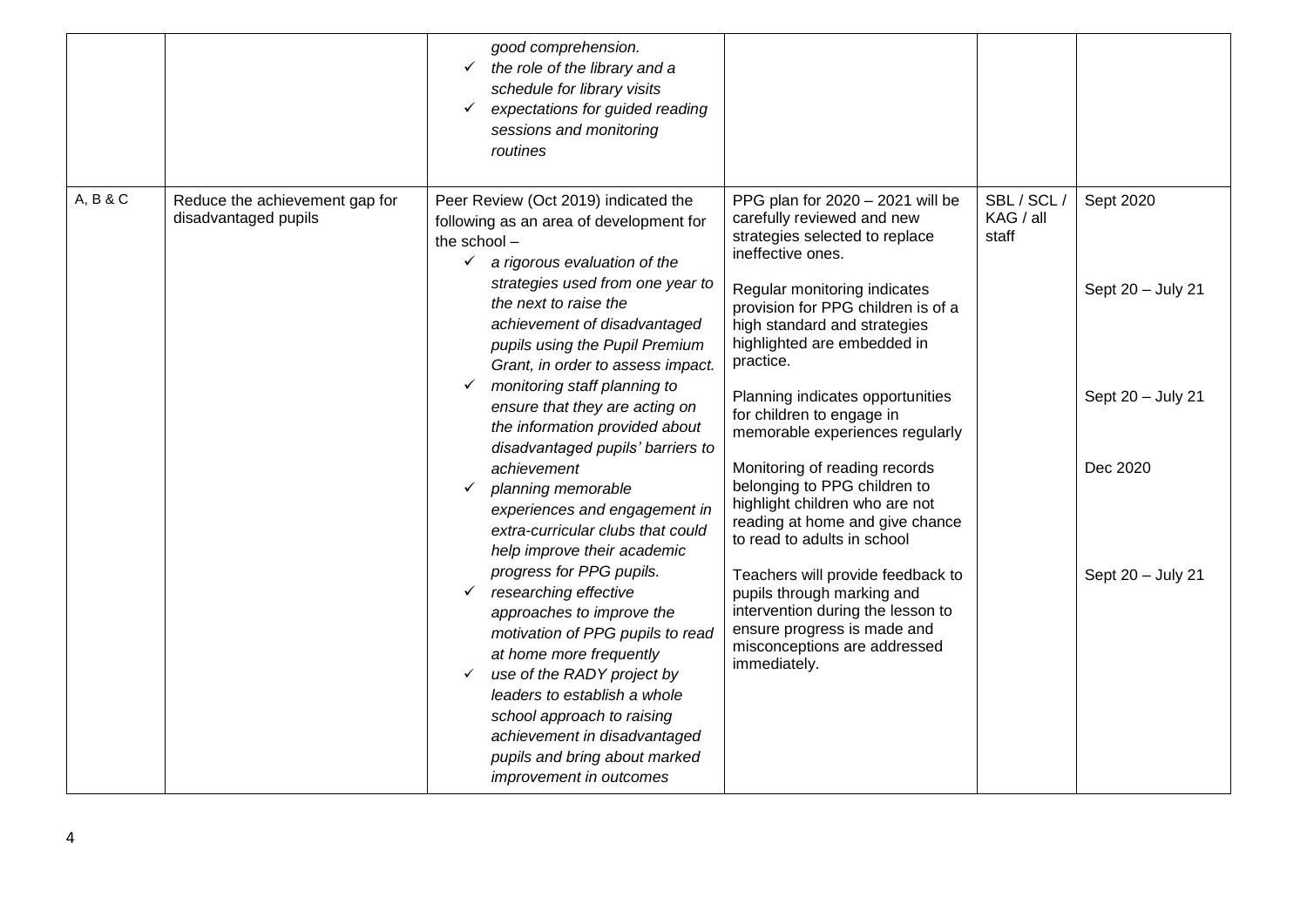| A&B | Strengthen the school's curriculum | Conduct a thorough audit with all<br>Peer Review (Oct 20) indicated the<br>class-based staff to ensure strong<br>following as an area of development for<br>teaching in all curriculum areas is<br>the school-<br>achieved through focussed CPD<br>linked to appraisal targets<br>conduct an audit of staff skills<br>across all subjects (writing<br>already completed) and linking<br>Work with Trust members to                                                                           | ADG /<br>Middle<br>Leaders /<br><b>SLT</b> | Jan 2021 ADG /<br>AAI<br>Sept 20 - July 21<br>RMD / ADG / SAO |
|-----|------------------------------------|----------------------------------------------------------------------------------------------------------------------------------------------------------------------------------------------------------------------------------------------------------------------------------------------------------------------------------------------------------------------------------------------------------------------------------------------------------------------------------------------|--------------------------------------------|---------------------------------------------------------------|
|     |                                    | devise, Science, History /<br>this to a schedule of CPD<br>Geography, PSHE and<br>opportunities and individual<br><b>Computing SOWs</b><br>appraisal targets to plug any                                                                                                                                                                                                                                                                                                                     |                                            |                                                               |
|     |                                    | gaps in subject knowledge/skill.<br>Plan for opportunities to develop<br>continuing to develop long term<br>✓<br>learning for long term memory.<br>schemes of work in computing                                                                                                                                                                                                                                                                                                              |                                            | Sept 20 - July 21                                             |
|     |                                    | Regular monitoring indicates<br>and PSHE along with other<br>provision for PPG children is of a<br>schools in the Catholic<br>high standard and strategies<br>Partnership.<br>highlighted are embedded in<br>evaluating and amending all<br>✓<br>practice.<br>curriculum subject plans to<br>ensure strategies to transferring<br>Review MTPS to ensure the<br>new learning to long term<br>sequence is coherent and is<br>supporting children to build<br>memory are embedded<br>knowledge. | <b>SLT</b>                                 | Sept 20 - July 21                                             |
|     |                                    | Establish a clear frame of reference for<br>teachers to plan individual lessons so<br>that the order of teaching activities<br>consistently supports children in building<br>knowledge to achieve the lesson<br>objective and addresses pupils'<br>misconceptions and prior attainment.                                                                                                                                                                                                      |                                            |                                                               |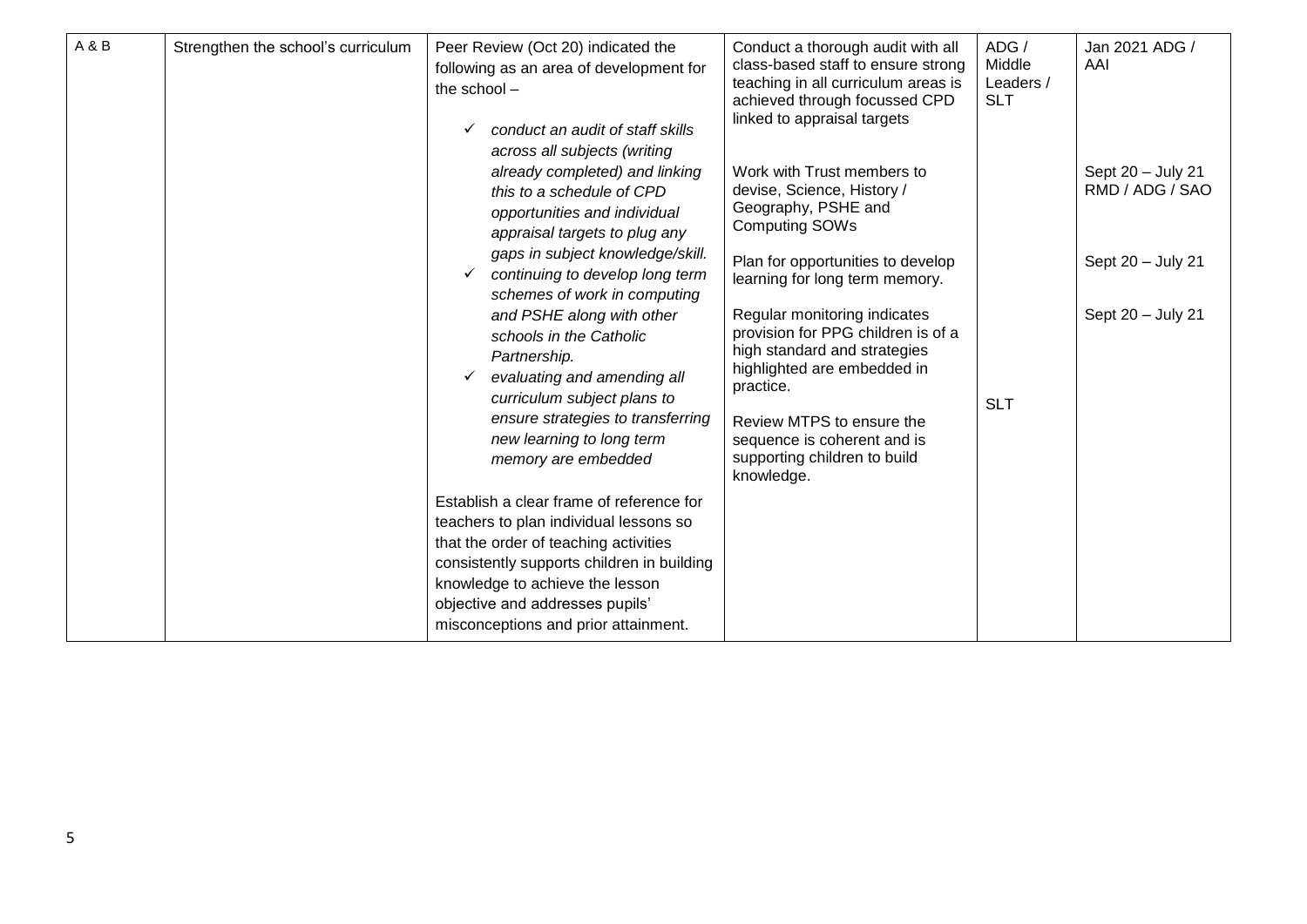| $\mathbf C$                | To improve PPG attendance                         | Attendance of PPG children is currently<br>below that of their peers                                                                                                           | When children absent first day<br>contact to be made, phone calls<br>are made daily, notes kept to<br>inform class teachers<br>Regular meetings with EWO and<br>attendance officer<br>Regular parent meetings with low<br>PPG attendees<br>Reward good attendance<br>Termly PPG events for parents<br>PPG children are prioritised for<br>extracurricular activities<br>Fortnightly monitoring of PPG<br>attendance | SBE / SBL /<br><b>SCL</b>       | Sept 20 - July 21 |
|----------------------------|---------------------------------------------------|--------------------------------------------------------------------------------------------------------------------------------------------------------------------------------|---------------------------------------------------------------------------------------------------------------------------------------------------------------------------------------------------------------------------------------------------------------------------------------------------------------------------------------------------------------------------------------------------------------------|---------------------------------|-------------------|
| D                          | To improve parental engagement of<br>PPG children | Parents play a crucial role in supporting their<br>children's learning, and levels of parental<br>engagement are consistently associated<br>with children's academic outcomes. | RADY launch for parents, invites<br>to be focused on PPG parents<br>Hold events for PPG parents<br>Invite PPG parents to attend<br>school trips<br>1:1 meetings for PPG parents<br>with PPG Champion                                                                                                                                                                                                                | SCL / SBL /<br>KAG all<br>staff | Sept 20 - July 21 |
| <b>Total budgeted cost</b> |                                                   |                                                                                                                                                                                |                                                                                                                                                                                                                                                                                                                                                                                                                     |                                 | Est £15,000.00    |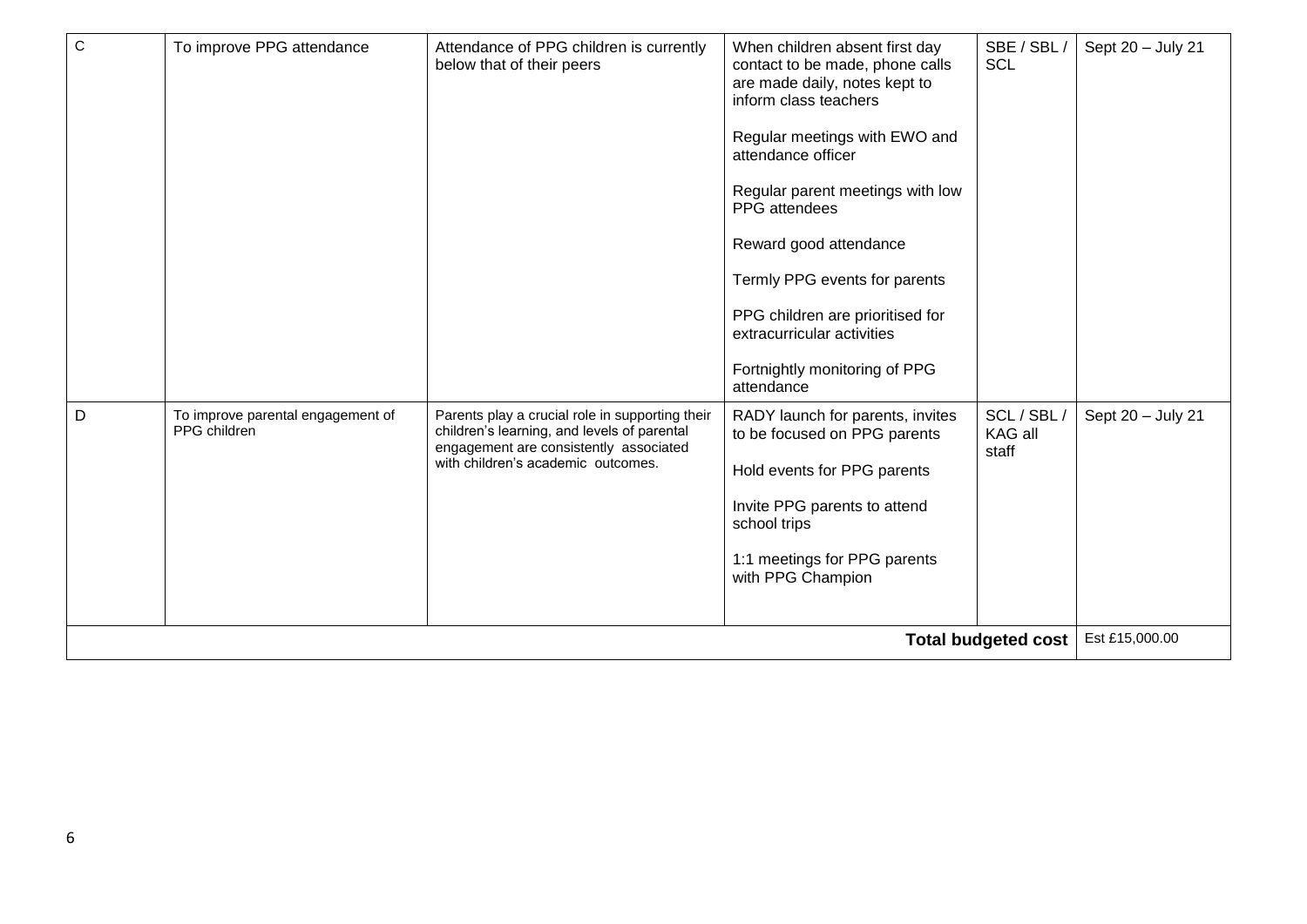|                           | ii. Targeted support                                                                                                                                                                                                                                                                                                                                                                                                                                                                                                                                                                                                                                                                                                                                                                                                            |                                                                                                                                                                                                                                                                                                                                                                                                                                                                                                                                                                                                                                                                                                                                                                          |                                                                                                                                                                                                                                                                          |                                     |                                            |
|---------------------------|---------------------------------------------------------------------------------------------------------------------------------------------------------------------------------------------------------------------------------------------------------------------------------------------------------------------------------------------------------------------------------------------------------------------------------------------------------------------------------------------------------------------------------------------------------------------------------------------------------------------------------------------------------------------------------------------------------------------------------------------------------------------------------------------------------------------------------|--------------------------------------------------------------------------------------------------------------------------------------------------------------------------------------------------------------------------------------------------------------------------------------------------------------------------------------------------------------------------------------------------------------------------------------------------------------------------------------------------------------------------------------------------------------------------------------------------------------------------------------------------------------------------------------------------------------------------------------------------------------------------|--------------------------------------------------------------------------------------------------------------------------------------------------------------------------------------------------------------------------------------------------------------------------|-------------------------------------|--------------------------------------------|
| <b>Desired</b><br>outcome | <b>Chosen action/approach</b>                                                                                                                                                                                                                                                                                                                                                                                                                                                                                                                                                                                                                                                                                                                                                                                                   | What is the evidence and rationale<br>for this choice?                                                                                                                                                                                                                                                                                                                                                                                                                                                                                                                                                                                                                                                                                                                   | How will you ensure it is<br>implemented well?                                                                                                                                                                                                                           | <b>Staff lead</b>                   | When will you<br>review<br>implementation? |
| A&B                       | Daily reading for PPG children by class<br>teacher or TA. Staff trained on<br>Accelerated Reader (AR) used to<br>ensure children are accessing the right<br>level of text. Nessy and Toe by Toe<br>support for targeted children. Star<br>Reading and maths tests to be used to<br>monitor PPG children and their<br>progress. Use of SNIP to support the<br>learning of first 100 hundred words.<br>After school booster groups for Y2 and<br>Y6. SATs revision guides provided to<br>take home for Y2 and Y6. 3rd Space<br>maths boosters for years 5 & 6. Use of<br>Maths Whizz and Number Fy.<br>Central Bedfordshire Inspiring Music<br>for Y3.<br>Intervention groups led by Teaching<br>Assistants, such as precision teaching,<br>LOTL (Lift off to language).<br>1:1 support for PPG children with a<br>Play Therapist | Nessy - in previous years has been<br>successful in helping children make<br>accelerated progress and reach ARE.<br>Toe by toe has increased reading ages of<br>children.<br>Attainment at the end of KS2 has improved<br>over the past 2 years<br>Children have enjoyed the event and it is<br>something that they will not get the chance to<br>do in a normal school year<br>Progress of children in interventions indicate<br>there is evidence of accelerated progress<br>Evidence of improved behaviour of PPG<br>children<br>EEF - There are indications that computer-<br>based tutoring approaches can be successful<br>in improving reading comprehension,<br>particularly when they focus on the<br>development of strategies and self-questioning<br>skills. | Monitoring of reading journals.<br>Monitoring of AR quiz frequency etc.<br>Observations of sessions and<br>checking of half termly data.<br>All PPG children to be read with by<br>staff or volunteer at least twice per<br>week.<br><b>Regular Achievement Meetings</b> | SBL / SCL /<br>KAG/<br>All teachers | Sept 20 - July 21                          |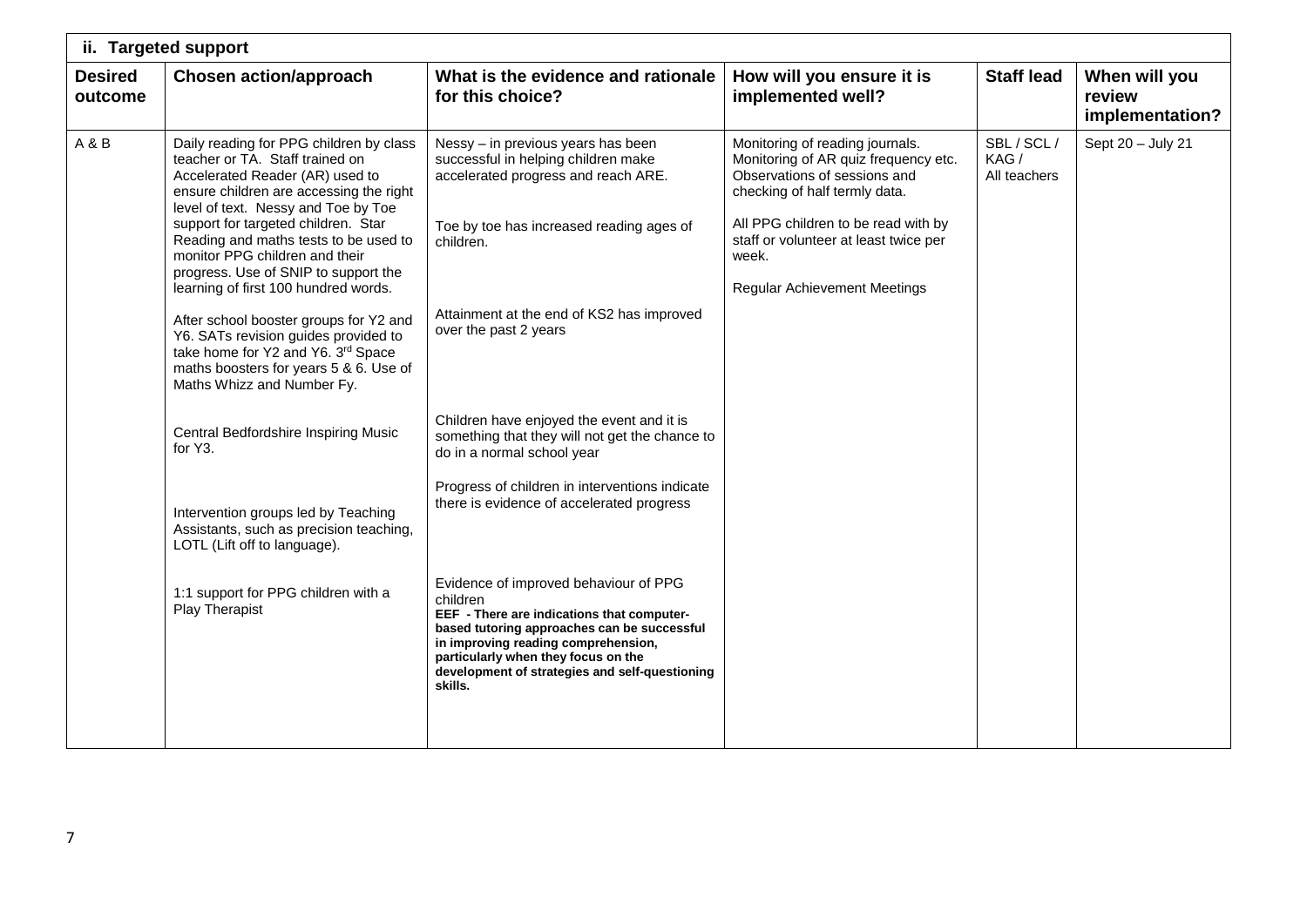| AB&C                                                     | Subsidised school trips and extra<br>curricular activities where appropriate.<br>Access to all after school clubs as<br>priority. Before and After school clubs<br>subsidised.                      | An improved level of well-being and<br>engagement in PPG children. Improved<br>attendance figures of PPG children.<br>Attendance of PPG children has risen<br>slightly.        | Letters will go out to PPG parents first<br>and preference will be given to PPG<br>children.                                              | SBE / SCL /<br><b>SBL</b> | Half termly                                                                                    |
|----------------------------------------------------------|-----------------------------------------------------------------------------------------------------------------------------------------------------------------------------------------------------|--------------------------------------------------------------------------------------------------------------------------------------------------------------------------------|-------------------------------------------------------------------------------------------------------------------------------------------|---------------------------|------------------------------------------------------------------------------------------------|
| A & B                                                    | Assertive mentoring spellings to<br>support those struggling to spell age<br>appropriate words. Precision Teaching<br>used for children needing extra<br>support.                                   | Local Authority recommends precision<br>teaching approach.                                                                                                                     | Monitoring of the precision teaching<br>sessions.                                                                                         | <b>SBL</b>                | Following training and<br>then half termly from<br>that point forwards.                        |
| C & D                                                    | Targeted families will receive additional<br>support in the form of meetings with<br>Attendance Officer, EWO and SLT.<br>Termly 100% Ness ance certificate and<br>prize. Weekly awareness on social | Parents play a crucial role in supporting their<br>children's learning, and levels of parental<br>engagement are consistently associated<br>with children's academic outcomes. | Attendance of children (and parents)<br>at appropriate sessions.<br>Monitoring of PP plan (shows PP<br>access to different opportunities) |                           | Fortnightly monitoring<br>of data. As<br>appropriate<br>depending on<br>intervention duration. |
| media. Weekly class award.<br><b>Total budgeted cost</b> |                                                                                                                                                                                                     |                                                                                                                                                                                |                                                                                                                                           |                           | Est - £18,000.00                                                                               |

|                           | iii. Other approaches                                                                                               |                                                                                                                                                                                                      |                                                                                                                         |                        |                                                    |  |  |
|---------------------------|---------------------------------------------------------------------------------------------------------------------|------------------------------------------------------------------------------------------------------------------------------------------------------------------------------------------------------|-------------------------------------------------------------------------------------------------------------------------|------------------------|----------------------------------------------------|--|--|
| <b>Desired</b><br>outcome | Chosen action/approach                                                                                              | What is the evidence and rationale<br>for this choice?                                                                                                                                               | How will you ensure it is<br>implemented well?                                                                          | <b>Staff lead</b>      | When will you<br>review<br>implementation?         |  |  |
| A, B, C & D               | All PP children will experience exciting<br>opportunities where necessary virtually<br>as part of their Curriculum. | EEF - all children deserve a well-rounded<br>culturally rich education. Pupil voice<br>from last year indicated that they valued<br>these experiences and it supported their<br>learning.            | SLT will monitor the medium term<br>plans to ensure exciting actitivites<br>days are linked to the wider<br>curriculum. | SCL/ADG/S<br><b>BL</b> | <b>Regular Achievement</b><br><b>Team Meetings</b> |  |  |
| A, B, C & D               | Raising the attainment of<br>disadvantaged youngsters (RADY).                                                       | The RADY approach is embedded in over 40<br>schools across the West Midlands and<br>having a positive impact on attainment of PP<br>children in these schools. It is recommended<br>by Central Beds. | Governors will maintain an overview<br>of the RADY approach to ensure<br>value for money.                               | <b>SCL/SBL</b>         | Termly.                                            |  |  |
|                           | <b>Total budgeted cost</b>                                                                                          |                                                                                                                                                                                                      |                                                                                                                         |                        |                                                    |  |  |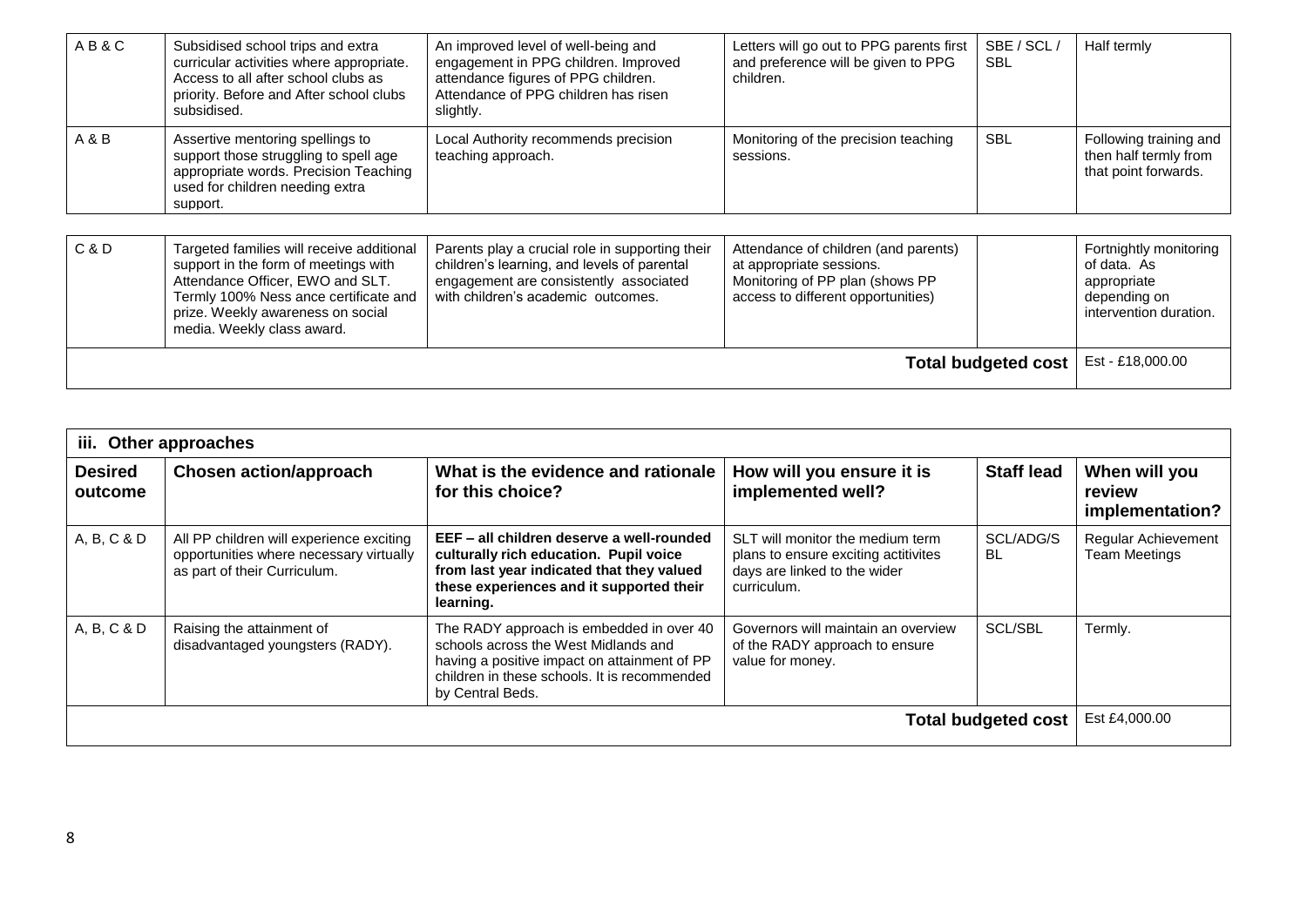| 6. Review of expenditure                                                                                                                                                      |                                                                                                                       |                                                                                                                                                                                                  |                                                                                                                                                                                                                                                                                                                                                                                                                                                                                                                              |
|-------------------------------------------------------------------------------------------------------------------------------------------------------------------------------|-----------------------------------------------------------------------------------------------------------------------|--------------------------------------------------------------------------------------------------------------------------------------------------------------------------------------------------|------------------------------------------------------------------------------------------------------------------------------------------------------------------------------------------------------------------------------------------------------------------------------------------------------------------------------------------------------------------------------------------------------------------------------------------------------------------------------------------------------------------------------|
| <b>Previous Academic Year 20-21</b>                                                                                                                                           |                                                                                                                       |                                                                                                                                                                                                  |                                                                                                                                                                                                                                                                                                                                                                                                                                                                                                                              |
| Project                                                                                                                                                                       | <b>Objective</b>                                                                                                      | <b>Lessons Learned</b>                                                                                                                                                                           | <b>Outcome</b>                                                                                                                                                                                                                                                                                                                                                                                                                                                                                                               |
| To engage fully in<br>the CBC RADY<br>project (Raising<br>Attainment of<br>Disadvantaged<br>Youngsters)                                                                       | To raise the attainment of<br>disadvantaged children.                                                                 | A decision will be made<br>during Advent Term whether<br>the project remains part of<br>our SIP.                                                                                                 | Due to a number of reasons including the pandemic,<br>progress towards the RADY project has been significantly<br>affected. A decision was made to withdraw from the project<br>to focus on other areas of the PPG plan and SIP.                                                                                                                                                                                                                                                                                             |
| Development of                                                                                                                                                                | To have a curriculum that is broad and                                                                                | Planning to implement new                                                                                                                                                                        | Guided Reading strategies are now consistent across both                                                                                                                                                                                                                                                                                                                                                                                                                                                                     |
| strategic long-term/<br>medium term<br>planning which<br>makes clear the<br>school's<br>expectations of a<br>rigorous and<br>sequential approach<br>to developing<br>reading. | balanced and is sequenced to enable<br>children to make at least expected<br>progress.                                | and identical strategies<br>across 2 schools is a<br>challenge and takes time to<br>embed. COVID has also<br>meant allowing the chance<br>for staff to work in both<br>schools has been limited. | schools. Training has been led at SVPS to support the<br>implementation of the guided reading format.<br>Accelerated reader is now being implemented in SVPS.<br>Children and staff have found the programme enjoyable but<br>also very useful. Engagement in reading has improved at<br>SVPS.<br>Reading Subject Leader (LWM) has developed a document<br>that clearly describes the strategies use to teach reading in<br>the federated schools.                                                                           |
|                                                                                                                                                                               |                                                                                                                       |                                                                                                                                                                                                  |                                                                                                                                                                                                                                                                                                                                                                                                                                                                                                                              |
| <b>Reduce the</b><br>achievement gap for<br>disadvantaged<br>pupils                                                                                                           | To close the gap for children in receipt<br>of PPG funding. To enable a greater<br>number of children to achieve ARE. | COVID has made this aspect<br>of the plan more difficult as<br>many PPG children were at<br>home during the national<br>lockdown.                                                                | Where possible we allowed PPG children to remain in school<br>during the lockdown to support their progress. Daily contact<br>was made to PPG children who were not engaging in online<br>learning.<br>Since the full return to school teachers and staff have<br>provided opportunities within their planning and daily<br>teaching for PPG children to catch up<br>At SMPS PPG pupils achieved at a higher level than the non<br>PPG children in reading, writing and maths. At SVPS this<br>was the case only in reading. |
| Strengthen the                                                                                                                                                                | To have a consistent approach to the                                                                                  | There is a need to ensure the                                                                                                                                                                    | His / Geo and Sci schemes of work are now followed by<br>$\bullet$                                                                                                                                                                                                                                                                                                                                                                                                                                                           |
| school's curriculum                                                                                                                                                           | teaching of History and Geography<br>across both federated schools.                                                   | MTPs are suited to both<br>schools as there were some<br>teething issues initially.                                                                                                              | teachers in both federated schools. These are reviewed on a<br>termly basis. The quality of planning is very high and are<br>written with the experiences of the children in mind and the                                                                                                                                                                                                                                                                                                                                    |